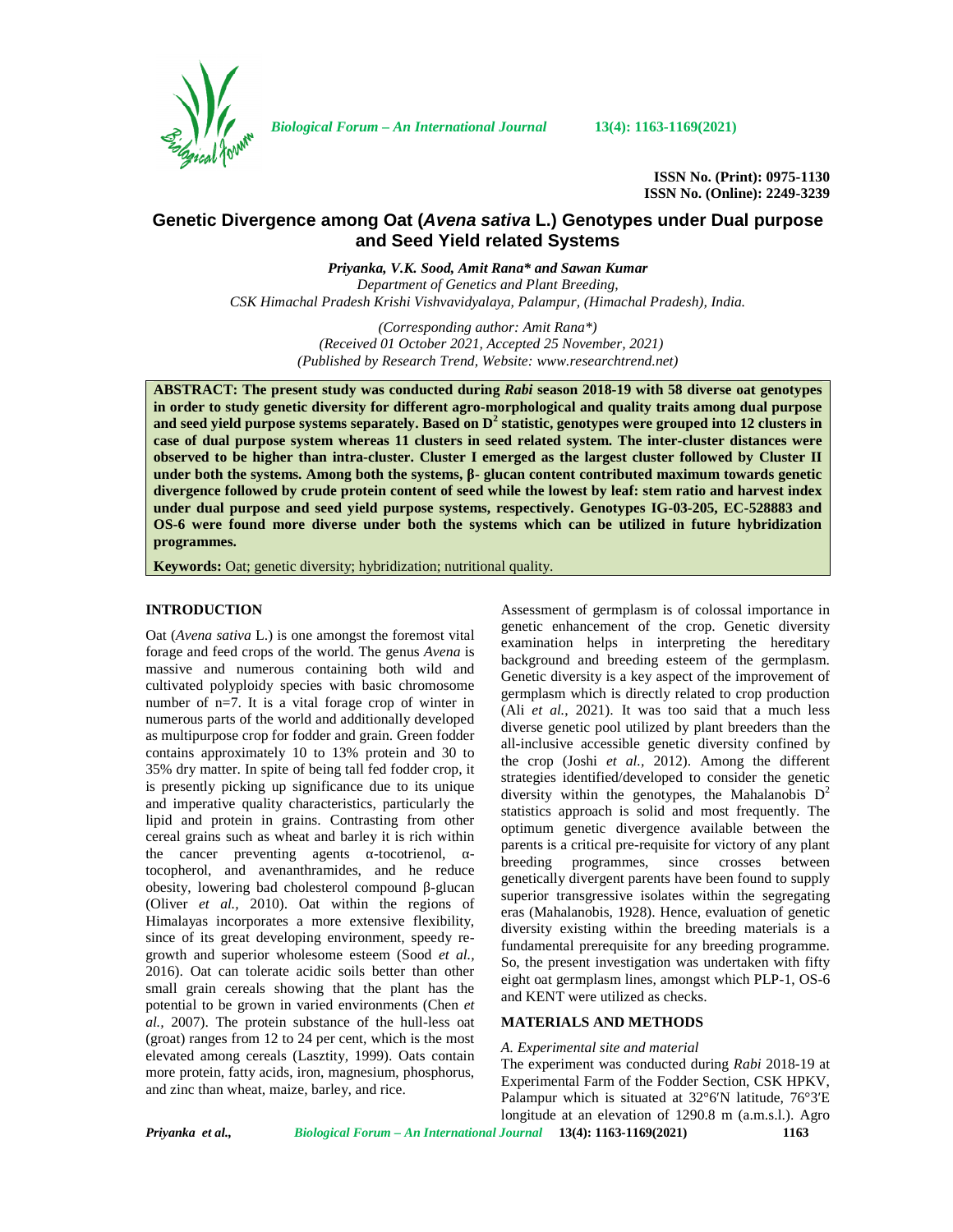climatically the location represents the mid-hill zone of Himachal Pradesh (Zone-II) and is characterized by humid sub-temperate climate with high rainfall (2500 mm). The present investigation consisted of 58 diverse

genotypes of oat, which were evaluated in randomized block design (Panse and Sukhatme, 1985) with three replications and 25 cm  $\times$  15 cm crop geometry (Table 1).

| Table 1: List of oat germplasm (Avena sativa L.) accessions used in the present study. |
|----------------------------------------------------------------------------------------|
|----------------------------------------------------------------------------------------|

| Sr. No. | <b>Genotypes</b> | S. No. | <b>Genotypes</b> | S. No.<br><b>Genotypes</b> |               | Sr. No. | <b>Genotypes</b> |
|---------|------------------|--------|------------------|----------------------------|---------------|---------|------------------|
|         | $ADG-214$        | 16.    | $HJ-8$           | 31.                        | $JPO-25$      | 46.     | SNTM-90          |
| 2.      | <b>ALGERIAN</b>  | 17.    | $IG-03-203$      | 32.                        | $JPO-28$      | 47.     | <b>PLP-11</b>    |
| 3.      | AVE-3018         | 18.    | $IG-03-205$      | 33.                        | <b>JPO-29</b> | 48.     | <b>PLP-12</b>    |
| 4.      | EC-528390        | 19.    | $IG-03-208$      | 34.                        | $JPO-30$      | 49.     | <b>PLP-13</b>    |
| 5       | EC-528865        | 20.    | JHO-862          | 35.                        | $JPO-31$      | 50.     | <b>PLP-14</b>    |
| 6.      | EC-528883        | 21.    | $JPO-36$         | 36.                        | $JPO-40$      | 51.     | PLP-15           |
| 7.      | EC-528889        | 22.    | $JPO-38$         | 37.                        | $JPO-41$      | 52.     | PLP-16           |
| 8.      | EC-528890        | 23.    | $JPO-14$         | 38.                        | <b>JPO-44</b> | 53.     | <b>PLP-17</b>    |
| 9.      | EC-528894        | 24.    | JPO-17           | 39.                        | $JPO-45$      | 54.     | <b>PLP-18</b>    |
| 10.     | EC-528895        | 25.    | $JPO-18$         | 40.                        | $JPO-46$      | 55.     | <b>PLP-19</b>    |
| 11.     | EC-528896        | 26.    | $JPO-19$         | 41.                        | $K-353$       | 56.     | KENT(C)          |
| 12.     | $HFO-52$         | 27.    | $JPO-20$         | 42.                        | KKR-AK-15     | 57.     | $OS-6$ (C)       |
| 13.     | <b>HFO-102</b>   | 28.    | $JPO-21$         | 43.                        | $KKR-AK-26$   | 58.     | $PLP-1(C)$       |
| 14.     | <b>HFO-114</b>   | 29.    | $JPO-22$         | 44.                        | OATS-79       |         |                  |
| 15.     | HFO-163          | 30.    | $JPO-24$         | 45.                        | OATS-80       |         |                  |

#### *B. Field study and data evaluation*

Two experiments were conducted on same genotypes for recording observations for dual purpose and seed purpose separately. In case of dual purpose system the plants were harvested 70 days after sowing (DAS and 5-6 cm stubble was left in the field to allow the crop to regenerate to see the effect of cutting on yield and quality traits, whereas, in case of sole seed yield related system all the traits were recorded without cut in order to compare yield and quality characters of sole seed yield purpose system with dual-purpose system.

Data were recorded for different fodder traits *viz*., plant height at 90 DAS (cm), regeneration (%), leaves per plant, tillers per plant, leaf stem ratio, green fodder yield per plant (g), dry matter (%), dry matter yield per plant (g), crude protein content of fodder (%), crude protein yield per plant (g), ADF (%) and NDF (%) and seed yield related traits *viz*., days to 50 % flowering, plant height at maturity (cm), days to 75% maturity, biological yield per plant (g), seed yield per plant (g), harvest index (%), 100-seed weight (g), crude protein content of seed  $(\%)$  and -glucan content  $(\%)$ . Quality traits such as ADF (%) and NDF (%) were determined by the method given by Van Soest (1991) and Van Soest and Snifftn (1984) respectively. The crude protein content for each genotype was analyzed following Micro-Kjeldhal Method (AOAC 1970) and Beta glucan content (%) was estimated by alkali extraction with Congo Red (CR) estimation method (Wood *et al.,* 1977; Semedo *et al.,* 2015).

Keeping these focuses in mind, the present study based on genetic divergence was assessed by utilizing  $D^2$ statistics recommended by (Mahalanobis, 1928), which is based on multivariate investigation of quantitative characteristics. The gathering of genotypes into distinctive clusters is done by following Tocher's strategy as depicted by (Rao, 1952).

## **RESULTS AND DISCUSSION**

## *A. Clustering*

In the present study, 58 genotypes grouped into twelve clusters in case of dual purpose system (Fig. 1a) whereas in seed related system, genotypes were clustered into 11 groups (Fig. 1b). Cluster I, II, VII consisted of 28, 19 and 2 genotypes, respectively and remaining clusters *i.e*. III, IV, V, VI, VIII, IX, X, XI, and XII consisted of one genotype each (Table 2).

| Table 2: Distribution of 58 dual purpose related oat genotypes among clusters on the basis of $D^2$ -analysis. |  |  |
|----------------------------------------------------------------------------------------------------------------|--|--|
|                                                                                                                |  |  |

| Cluster No.  | <b>No. of Genotypes</b> | <b>Genotypes</b>                                                                                                                                                                                                                                  |
|--------------|-------------------------|---------------------------------------------------------------------------------------------------------------------------------------------------------------------------------------------------------------------------------------------------|
| I            | 28                      | ADG-214, HFO-52, HFO-114, HFO-163, IG-03-208, JPO-19, JPO-20, JPO-21, JPO-22, JPO-24,<br>JPO-31, JPO-40, JPO-41, JPO-44, JPO-45, JPO-46, K-353, KRR-AK-15, KRR-AK-26, OATS-<br>79, OATS-80, SNTM-90, PLP-12, PLP-17, PLP-18, PLP-19, PLP-13, KENT |
| $\mathbf{H}$ | 19                      | JPO-25, PLP-14, ALGERIAN, IG-03-203, JPO-28, JPO-14, PLP-11, JPO-36, JPO-17, JPO-38,<br>PLP-16, JPO-30, JPO-29, EC-528895, EC-528865, , PLP-1, AVE-3018, PLP-15, EC-528889                                                                        |
| Ш            |                         | JHO-862                                                                                                                                                                                                                                           |
| IV           |                         | EC-528894                                                                                                                                                                                                                                         |
| V            |                         | $HFO-102$                                                                                                                                                                                                                                         |
| VI           |                         | EC-528890                                                                                                                                                                                                                                         |
| VII          | $\mathcal{D}$           | JPO-18, OS-6                                                                                                                                                                                                                                      |
| VIII         |                         | EC-528883                                                                                                                                                                                                                                         |
| IX           |                         | EC-528896                                                                                                                                                                                                                                         |
| $\mathbf{x}$ |                         | $HJ-8$                                                                                                                                                                                                                                            |
| XI           |                         | EC-523890                                                                                                                                                                                                                                         |
| XII          |                         | $IG-03-205$                                                                                                                                                                                                                                       |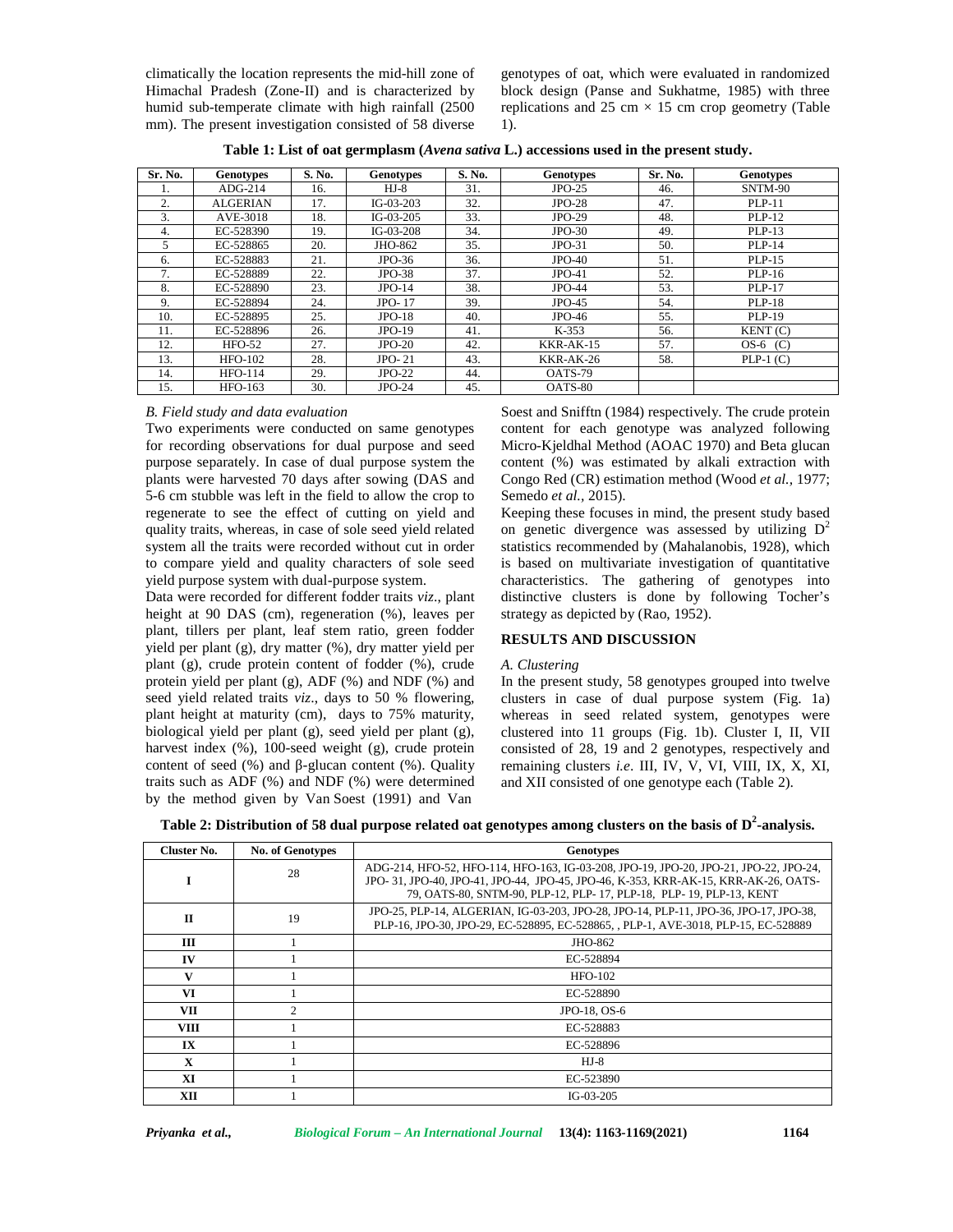

**Fig. 1.** Clustering of the oat genotypes (Tocher's Method).

*Priyanka et al., Biological Forum – An International Journal* **13(4): 1163-1169(2021) 1165**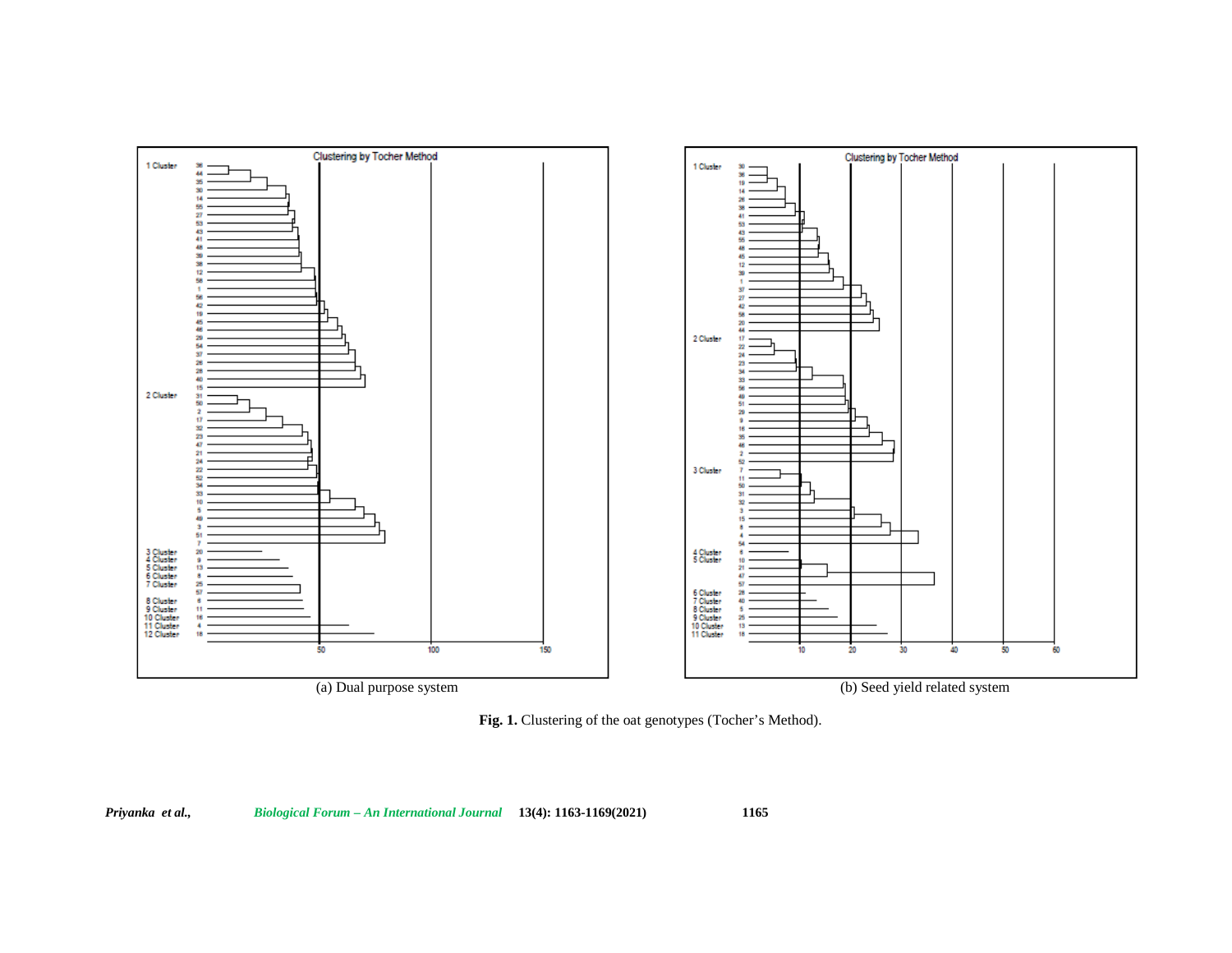In the case of seed yield related system, Cluster I, II, III, V and VII consisted of 21, 16, 10, 4 and 2 genotypes, respectively and remaining clusters i.e. IV, VI, VIII, IX, X and XI consisted of one genotype each (Table 3). Genetic divergence study also supported by numerous researchers earlier (Bahadur and Choubey 2007; Mut, 2015; Jaipal and Shekhawat 2016; Kaur and Kapoor 2017). More diverse the parents within its overall limits of fitness, the more prominent are the chances of heterotic expression in F1's and a broad spectrum of variability in segregating generations (Arunachalam, 1981).

**Table 3: Distribution of 58 seed yield related oat genotypes among clusters on the basis of D2-analysis.**

| Cluster No.  | No. of genotypes | <b>Genotypes</b>                                                                                                                         |
|--------------|------------------|------------------------------------------------------------------------------------------------------------------------------------------|
|              | 21               | JPO-24, JPO-40, IG-03-208, HFO-114, JPO-19, JPO-44, K-353, PLP-17, KRR-AK-26,                                                            |
|              |                  | PLP-19, PLP-12, OATS-80, HFO-52, JPO-45, ADG-214, JPO-41, JPO-20, KRR-AK-<br>15. KENT, JHO-862, OATS-79                                  |
| $\mathbf{I}$ | 16               | IG-03-203, JPO-38, JPO-17, JPO-14, JPO-30, JPO-29, PLP-13, PLP-15, JPO-22, EC-<br>528894, HJ-8, JPO-31, SNTM-90, ALGERIAN, PLP-1, PLP-16 |
| III          | 10               | EC-528889, EC-528896, PLP-14, JPO-25, JPO-28, AVE-3018, HFO-163, EC-528890,<br>EC-523890, PLP-18                                         |
| $\bf{IV}$    |                  | EC-528883                                                                                                                                |
|              |                  | EC-528895, JPO-36, PLP-11, OS-6                                                                                                          |
| VI           |                  | $JPO-21$                                                                                                                                 |
| <b>VII</b>   |                  | $JPO-46$                                                                                                                                 |
| <b>VIII</b>  |                  | EC-528865                                                                                                                                |
| IX           |                  | $JPO-14$                                                                                                                                 |
| $\mathbf x$  |                  | $HFO-102$                                                                                                                                |
| XI           |                  | $IG-03-205$                                                                                                                              |

*B. Average intra and inter-cluster distances*

Among dual purpose system, the highest intra-cluster distance was observed in cluster II (28.37) followed by cluster V and XII with an average intra-cluster distance of 25.85and 25.80respectively (Table 4). The highest inter-cluster distance was observed between cluster IX and V  $(44.49)$  followed by cluster IV and III  $(44.27)$ and cluster XII and I (41.76).

Among seed yield related traits, the highest intra-cluster distance was observed in cluster III (15.18) followed by cluster I and II with an average intra-cluster distance of 14.39and 13.91 respectively (Table 5). The highest inter-cluster distance was observed between cluster IV and III (37.63) followed by cluster VII and I (36.02) and cluster VIII and II (35.84).

| Table 4: Average intra and inter-cluster distance among 58 dual purpose related oat genotypes in different |
|------------------------------------------------------------------------------------------------------------|
| environments.                                                                                              |

|              |       | $\mathbf{H}$ | Ш     | IV    |       | VI    | VII   | <b>VIII</b> | IX    | x     | XI    | XII   |
|--------------|-------|--------------|-------|-------|-------|-------|-------|-------------|-------|-------|-------|-------|
|              | 18.89 |              |       |       |       |       |       |             |       |       |       |       |
| $\mathbf{I}$ | 20.89 | 28.37        |       |       |       |       |       |             |       |       |       |       |
| Ш            | 27.56 | 32.094       | 0.00  |       |       |       |       |             |       |       |       |       |
| IV           | 23.78 | 28.76        | 44.27 | 0.00  |       |       |       |             |       |       |       |       |
| v            | 23.89 | 44.61        | 26.70 | 34.81 | 25.85 |       |       |             |       |       |       |       |
| VI           | 23.30 | 34.13        | 37.18 | 13.31 | 48.10 | 0.00  |       |             |       |       |       |       |
| VII          | 25.52 | 23.57        | 39.60 | 30.49 | 27.88 | 26.79 | 0.00  |             |       |       |       |       |
| <b>VIII</b>  | 26.78 | 29.86        | 41.33 | 32.68 | 28.61 | 30.16 | 27.44 | 0.00        |       |       |       |       |
| IX           | 21.61 | 36.86        | 29.52 | 30.81 | 44.49 | 36.76 | 31.31 | 27.23       | 0.00  |       |       |       |
| $\mathbf X$  | 34.01 | 29.53        | 31.85 | 28.22 | 30.11 | 29.49 | 15.55 | 24.72       | 26.86 | 0.00  |       |       |
| XI           | 21.64 | 28.21        | 34.41 | 16.93 | 26.13 | 24.52 | 20.47 | 18.11       | 24.63 | 20.55 | 0.00  |       |
| XII          | 41.76 | 32.25        | 16.43 | 25.51 | 27.90 | 18.50 | 26.30 | 30.31       | 28.10 | 35.68 | 26.45 | 25.80 |

**Table 5: Average intra and inter-cluster distance among 58 seed yield related oat genotypes indifferent environments.**

|              |       | $\mathbf{H}$ | Ш     | IV           | $\mathbf{V}$ | VI           | VII          | <b>VIII</b>  | IX           | X            | XI           |
|--------------|-------|--------------|-------|--------------|--------------|--------------|--------------|--------------|--------------|--------------|--------------|
|              | 14.39 |              |       |              |              |              |              |              |              |              |              |
| $\mathbf{I}$ | 27.06 | 13.91        |       |              |              |              |              |              |              |              |              |
| III          | 17.77 | 28.32        | 15.18 |              |              |              |              |              |              |              |              |
| IV           | 25.53 | 28.36        | 37.63 | $\mathbf{0}$ |              |              |              |              |              |              |              |
| $\mathbf{V}$ | 28.58 | 37.04        | 17.38 | 33.59        | 5.81         |              |              |              |              |              |              |
| VI           | 26.59 | 29.51        | 37.67 | 18.18        | 25.28        | $\mathbf{0}$ |              |              |              |              |              |
| <b>VII</b>   | 36.02 | 20.07        | 27.94 | 16.57        | 29.83        | 24.54        | $\mathbf{0}$ |              |              |              |              |
| <b>VIII</b>  | 27.87 | 35.84        | 26.66 | 17.6         | 37.68        | 12.45        | 15.13        | $\mathbf{0}$ |              |              |              |
| IX           | 26.55 | 29.14        | 19.06 | 27.83        | 18.15        | 26.75        | 16.68        | 14.01        | $\mathbf{0}$ |              |              |
| X            | 28.07 | 39.75        | 29.85 | 25.01        | 13.32        | 12.57        | 19.42        | 28.96        | 21.91        | $\mathbf{0}$ |              |
| XI           | 27.16 | 16.05        | 19.73 | 27.49        | 18.59        | 27.28        | 15.89        | 13.07        | 26.58        | 30.59        | $\mathbf{0}$ |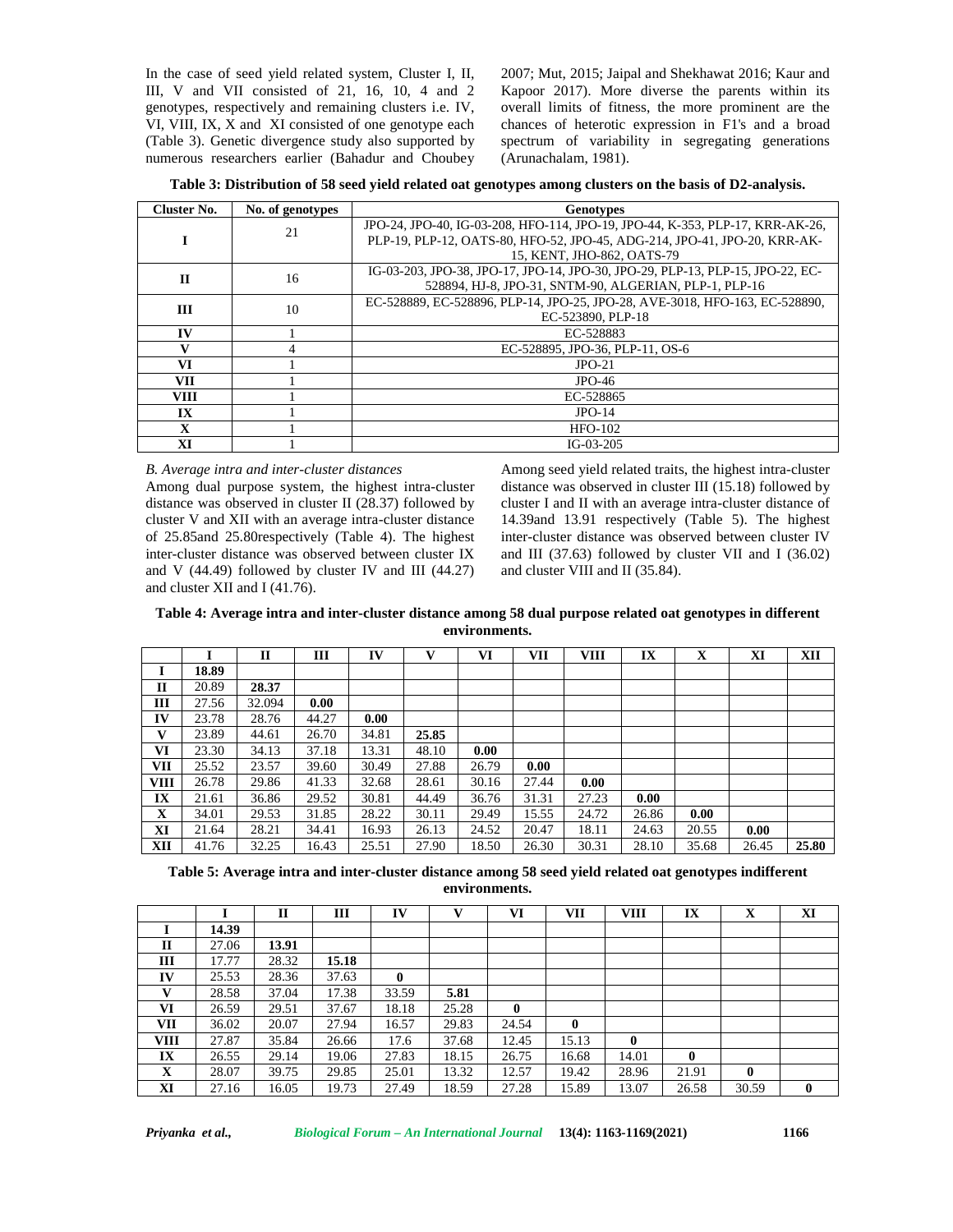*C. Cluster mean and contribution of individual character towards divergence*

Among dual purpose traits, Cluster III exhibited the highest cluster mean for plant height 90 DAS, cluster V for 100-seed weight, cluster VIII for days to 50 % flowering and biological yield per plant, cluster IX for leaf stem ratio, cluster X for tillers per plant, regeneration, harvest index, seed yield per plant and crude protein content of seed, Cluster XI exhibited the highest cluster mean for leaves per plant, fresh fodder yield per plant, dry matter, dry matter yield and plant height at maturity. Cluster IV was found best for three traits *viz.*, the crude protein content of fodder (%), crude protein yield per plant and ADF content (Table 6). Among dual purpose traits, - glucan content contributed maximum towards genetic divergence (31.68%) followed by crude protein content of seed (18.06%) and lowest by leaf stem ratio (0.06%) (Table 8).

Among seed yield related system, Cluster IV exhibited highest cluster mean for days to 50 % flowering, cluster

VIII for biological yield per plant, cluster IX for plant height, cluster X for tillers per plant, seed yield per plant, harvest index, 100 seed weight and crude protein content and cluster XI for leaves per plant and -glucan content. Lowest cluster mean for days to 50 % flowering, tillers per plant, days to 75 % maturity and crude protein content found in cluster VI (Table 7). Among seed yield related traits, -glucan content contributed maximum towards genetic divergence (31.80%) followed by crude protein content of seed (21.48%) and lowest by harvest index (0.84%) (Table 9).

The clustering pattern showed the presence of sufficient genetic diversity among different genotypes of oat. The highest inter-cluster distance among dual purpose traits was observed between cluster IX and  $\bar{V}$  (44.49) followed by cluster IV and III (44.27) while, among seed yield related traits it was observed between cluster IV and III (37.63) followed by cluster VII and I (36.02) exhibiting wide genetic diversity among its genotypes.

**Table 6: Cluster means values for fodder yield, its component and quality traits of dual purpose related oat genotypes in different environments.**

| <b>Traits</b>                                                          |                      |         | Ш        | <b>IV</b> | $\mathbf{v}$ | VI        | VП      | <b>VIII</b> | IX       | x         | XI        | XП     | <b>MEAN</b> | <b>MIN</b> | <b>MAX</b> |
|------------------------------------------------------------------------|----------------------|---------|----------|-----------|--------------|-----------|---------|-------------|----------|-----------|-----------|--------|-------------|------------|------------|
| Plant height 90 DAS<br>(c <sub>m</sub> )                               | 39.66                | 38.36   | 43.44**  | 41.52     | 42.80        | 43.21     | 41.09   | 36.58*      | 42.07    | 40.25     | 39.96     | 40.08  | 40.90       | 36.58      | 43.44      |
| Leaves per plant                                                       | 29.09                | 31.03   | 36.17    | 29.50     | $26.63*$     | 30.37     | 27.73   | 31.67       | 27.73    | 40.93     | 43.00**   | 30.50  | 31.47       | 26.63      | 43.00      |
| <b>Tillers per plant</b>                                               | 9.41                 | 8.62    | 11.53    | 10.11     | 10.77        | $7.57*$   | 9.58    | 8.57        | 9.53     | 13.00**   | 9.70      | 10.13  | 9.79        | 7.57       | 13.00      |
| Leaf Stem ratio                                                        | 0.28                 | 0.27    | 0.32     | 0.26      | $0.25*$      | 0.32      | 0.33    | 0.31        | $0.40**$ | 0.32      | 0.30      | 0.26   | 0.29        | 0.25       | 0.40       |
| <b>Fresh Fodder Yield per</b><br>$\mathbf{plant}(\mathbf{g})$          | 107.5                | 111.86  | 102.86   | 105.44    | 104.88       | 113.22    | 112.20  | 111.28      | 100.30*  | 137.60    | 138.1**   | 108.00 | 111.49      | 100.30     | 138.10     |
| Dry Matter (%)                                                         | 21.52                | 21.37   | 26.00    | 21.130    | 21.10        | 21.49     | 21.06   | 21.30       | $19.20*$ | 22.620    | $23.4***$ | 21.14  | 21.87       | 19.20      | 23.40      |
| Dry Matter Yield per<br>$\mathbf{plant}(\mathbf{g})$                   | 23.29                | 24.05   | 26.70    | 22.350    | 22.11        | 24.35     | 23.75   | 23.72       | $19.27*$ | 31.130    | $32.31**$ | 22.84  | 24.42       | 19.27      | 32.31      |
| Crude protein content<br>of fodder (%)                                 | 10.08                | 9.98    | $8.64*$  | $11.86**$ | 10.65        | 10.45     | 9.28    | 8.92        | 11.79    | 10.68     | 9.70      | 10.18  | 10.17       | 8.64       | 11.86      |
| Crude protein yield per<br>plant(g)                                    | 14.20                | 14.50   | $12.43*$ | 18.34**   | 16.37        | 14.90     | 14.19   | 14.21       | 18.24    | 14.77     | 14.68     | 15.06  | 15.11       | 12.43      | 18.34      |
| $\bf{ADF}$ $(%)$                                                       | 33.00                | 31.91   | 35.74    | 39.55**   | 31.88        | 39.12     | 30.24   | 33.63       | 38.70    | 31.99     | $26.02*$  | 27.18  | 33.34       | 26.02      | 39.55      |
| NDF(% )                                                                | 32.04                | 31.19   | 32.18    | 32.00     | 32.03        | 36.57     | 31.96   | 31.02       | 33.08    | 32.07     | $27.75*$  | 41.1** | 32.41       | 27.75      | 41.10      |
| Regeneration (%)                                                       | 80.030               | 79.420  | 64.17*   | 88.42     | 80.53        | 89.92     | 77.22   | 57.87       | 86.750   | 90.5**    | 85.180    | 85.600 | 81.094      | 64.17      | 90.500     |
| Days to 50% flowering                                                  | 140.9                | 145.42  | 144.00   | 154.67    | 153.67       | 142.67    | 151.83  | 159.3**     | 154.67   | 138.33*   | 151.33    | 148.00 | 148.71      | 138.33     | 159.33     |
| Plant height at<br>maturity (cm)                                       | 108.1                | 113.21  | 124.7    | 106.93    | 118.50       | $100.34*$ | 115.78  | 105.23      | 111.93   | 106.61    | 129.5**   | 116.16 | 112.72      | 100.34     | 129.52     |
| Days to 75% maturity                                                   | 178.3<br>$\mathbf Q$ | 181.32  | 183.00   | 177.33    | 181.00       | 177.33    | 184.83* | 180.00      | 184.67   | 179.33    | $163.33*$ | 179.00 | 180.13      | 163.33     | 184.83     |
| <b>Biological Yield per</b><br>$\mathbf{plant}\left(\mathbf{g}\right)$ | 93.55                | 95.80   | 96.61    | 99.94     | 89.41        | 101.13    | 87.27*  | $103.2**$   | 89.11    | 89.63     | 98.40     | 90.23  | 94.38       | 87.27      | 103.27     |
| Harvest Index(%)                                                       | 24.81                | 25.84   | 24.53    | 23.17     | 28.86        | 26.03     | 20.98*  | 25.23       | 23.86    | 30.85**   | 25.56     | 28.50  | 25.64       | 20.98      | 30.85      |
| Seed Yield per plant(g)                                                | 26.63                | 27.11   | 25.42    | 23.28*    | 32.27        | 25.76     | 24.01   | 24.40       | 26.74    | 34.42**   | 25.99     | 31.58  | 26.99       | 23.28      | 34.42      |
| 100 Seed Weight (g)                                                    | 3.38                 | 3.45    | 3.11     | 3.40      | $4.28***$    | 4.19      | $2.87*$ | 3.89        | 3.86     | 3.18      | 3.98      | 3.17   | 3.56        | 2.87       | 4.19       |
| Crude protein<br>content of Seed (%)                                   | 10.19                | $9.53*$ | 11.81    | 11.74     | 11.94        | 9.73      | 8.75    | 10.59       | 7.82     | $11.85**$ | 8.42      | 9.92   | 10.09       | 9.53       | 11.85      |
| <b>Beta Glucan content</b><br>(9/6)                                    | 4.10                 | 2.72    | 4.07     | 3.03      | 4.37         | 3.67      | 4.33    | 4.63        | 2.99     | $2.83*$   | 3.78      | 5.92** | 3.77        | 2.83       | 5.92       |

#### **Table 7: Cluster means values for seed yield, its component and quality traits of seed yield related oat genotypes.**

| Traits                                                    |        | П       | Ш      | IV        |        | VI      | VП     | VШ        | IX        | X         | XI       | <b>MEAN</b> | <b>MIN</b> | <b>MAX</b> |
|-----------------------------------------------------------|--------|---------|--------|-----------|--------|---------|--------|-----------|-----------|-----------|----------|-------------|------------|------------|
| Days to 50%<br>flowering                                  | 138.05 | 142.35  | 141.67 | $156.3**$ | 139.08 | 127.00* | 130.67 | 149.00    | 160.67    | 150.67    | 145.00   | 144.13      | 127.00     | 156.33     |
| <b>Plant Height</b><br>(c <sub>m</sub> )                  | 113.12 | 112.99  | 114.64 | 116.63    | 107.91 | 105.54  | 103.93 | 91.39*    | $120.2**$ | 102.53    | 115.22   | 110.28      | 91.39      | 120.26     |
| Days to $75\%$<br>maturity                                | 175.37 | 176.81  | 175.93 | 177.00    | 179.08 | 165.67* | 178.33 | 183.33    | 184.0**   | 178.00    | 176.00   | 177.76      | 165.67     | 13.00      |
| <b>Biological</b><br>yield per<br>plant(g)                | 96.16  | 97.45   | 99.86  | 106.01    | 100.00 | 100.56  | 88.52* | $111.7**$ | 92.69     | 92.14     | 92.96    | 97.54       | 88.52      | 111.73     |
| Seed yield per<br>$\mathbf{plant}\left(\mathbf{g}\right)$ | 27.68  | 29.75   | 29.04  | $26.02*$  | 26.21  | 30.44   | 29.52  | 18.62     | 26.03     | 33.91**   | 33.23    | 27.84       | 26.02      | 33.91      |
| <b>Harvest</b><br>Index                                   | 26.49  | 28.95   | 28.94  | 27.63     | 26.13  | 30.66   | 26.01  | $20.8*$   | 24.13     | $31.27**$ | 30.90    | 27.76       | 20.80      | 31.27      |
| 100 Seed<br>Weight (g)                                    | 3.37   | 3.35    | 3.80   | 3.90      | 3.05   | 3.23    | 3.59   | 3.73      | $2.94*$   | $4.29**$  | 3.18     | 3.47        | 2.94       | 4.29       |
| Crude<br>protein %<br>(Seed)                              | 10.38  | 10.56   | 8.75   | 10.58     | 8.65   | $8.25*$ | 8.81   | 10.54     | 8.91      | $11.98**$ | 9.92     | 9.68        | 8.25       | 11.98      |
| <b>Beta Glucan</b><br>(%)                                 | 4.25   | $2.79*$ | 3.32   | 4.633     | 2.83   | 4.52    | 5.08   | 2.84      | 4.67      | 4.37      | $5.92**$ | 4.06        | 2.79       | 5.92       |

\*minimum values; \*\*maximum values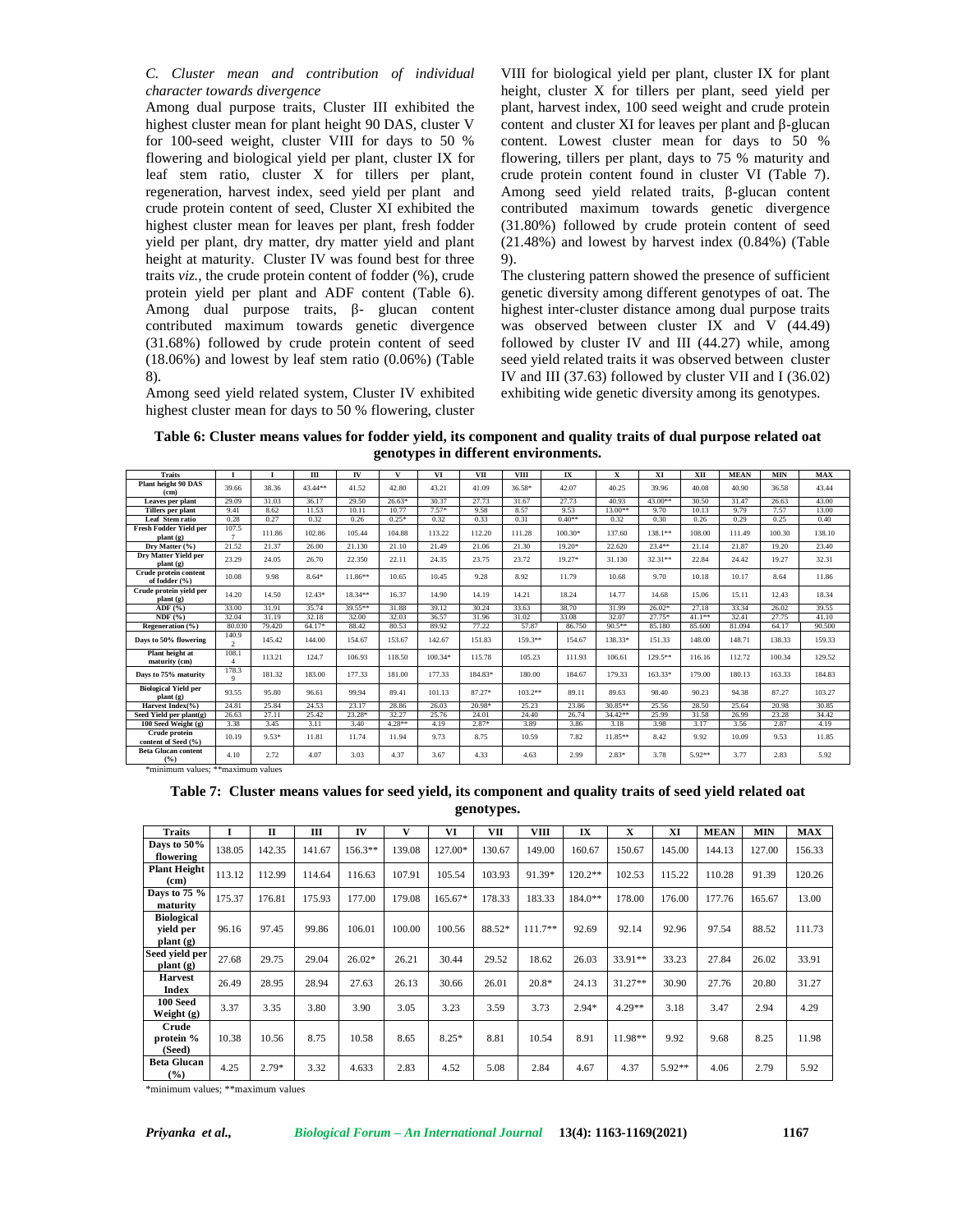#### **Table 8: Contribution of individual characters toward divergence among 58 dual purpose related genotypes of oat.**

| Sr. No. | <b>Source</b>                       | Contribution % | <b>Times Ranked 1st</b> |
|---------|-------------------------------------|----------------|-------------------------|
| ı.      | Plant Height 90 DAS (cm)            | 0.48           | 8.00                    |
| 2.      | Leaves per plant                    | 0.24           | 4.00                    |
| 3.      | Tillers Per Plant                   | 0.12           | 2.00                    |
| 4.      | Leaf Stem Ratio                     | $0.06*$        | 1.00                    |
| 5.      | Fresh Fodder Yield per plant (g)    | 0.97           | 16.00                   |
| 6.      | Dry Matter $(\%)$                   | 0.48           | 8.00                    |
| 7.      | Dry Matter Yield per plant (g)      | 2.12           | 35.00                   |
| 8.      | Crude Protein content of Fodder (%) | 6.78           | 112.00                  |
| 9.      | Crude Protein Yield per plant       | 0.42           | 7.00                    |
| 10.     | $ADF$ $%$ and                       | 3.39           | 56.00                   |
| 11.     | NDF(%)                              | 4.42           | 73.00                   |
| 12.     | Regeneration $(\% )$                | 2.24           | 37.00                   |
| 13.     | Days to 50% flowering               | 9.42           | 157.00                  |
| 14.     | Plant height at maturity(cm)        | 0.12           | 2.00                    |
| 15.     | Days to 75% maturity                | 0.91           | 15.00                   |
| 16.     | Biological Yield per plant (g)      | $1.56*$        | 26.00                   |
| 17.     | Seed Yield per plant (g)            | 0.36           | 6.00                    |
| 18.     | Harvest Index                       | 1.80           | 30.00                   |
| 19.     | 100 Seed Weight (g)                 | 13.85          | 229.00                  |
| 20.     | Crude Protein content of seed (%)   | $18.06**$      | 301.00                  |
| 21.     | Beta Glucan content (%)             | 31.68**        | 528.00                  |

\*minimum values; \*\*maximum values

## **Table 9: Contribution of individual characters toward divergence among 58 seed purpose related genotypes of oat.**

| Sr. No. | <b>Source</b>                  | Contribution % | <b>Times Ranked 1st</b> |
|---------|--------------------------------|----------------|-------------------------|
| 1.      | Days to 50% flowering          | 16.56          | 276.00                  |
|         | Plant height (cm)              | 2.88           | 48.00                   |
| 3.      | Days to 75% maturity           | 3.84           | 64.00                   |
| 4.      | Biological Yield per plant (g) | 4.56           | 76.00                   |
|         | Seed Yield per plant $(g)$     | 1.86           | 31.00                   |
|         | Harvest Index (%)              | $0.84*$        | 14.00                   |
|         | 100 Seed Weight $(g)$          | 15.36          | 256.00                  |
| 8.      | Crude Protein % (Seed)         | $21.48**$      | 358.00                  |
|         | Beta Glucan content (%)        | $31.80**$      | 530.00                  |

\*minimum values; \*\*maximum values

## **CONCLUSION**

Overall it can be concluded that  $D^2$ -statistic helped in grouping different genotypes into 12 clusters in case of dual purpose traits while in case of seed yield related traits genotypes were grouped into 11 clusters. Cluster I contain maximum genotypes followed by cluster II. Inter and intra-cluster distances clearly indicated that there is a wide genetic diversity in the population under study. The highest inter-cluster distance was found between Cluster IX and cluster V among dual purpose related traits while among seed yield related traits it was observed between cluster IV and III. Overall, genotypes IG-03-205, EC-528883 and OS-6 were found to be more diverse. On the basis of high inter-cluster values, hybridization between genotypes EC-528883 and JPO-28; IG-03-205 and JPO-46; EC-528865 and JPO-38 can be performed in order to exploit heterosis and genotypes in these clusters can be used as parents in future hybridization programmes. Mut *et al.*, (2015) also grouped 100 genotypes into seven clusters each of which had 17, 21, 13, 12, 20, 12 and 5 genotypes.

Also Poonia and Phogat (2017) used the Mahalanobis  $D<sup>2</sup>$  statistics for studying the genetic divergence and divided 92 oat genotypes into nine clusters indicating the presence of substantial genetic diversity in the evaluated germplasm.

**Acknowledgement.** The author(s) gratefully acknowledge the Department of Genetics and Plant Breeding, CSK Himachal Pradesh Krishi Vishvavidyalaya Palampur, India for providing the research facilities for this research **Conflict of Interest.** None.

## **REFERENCES**

- Ali, N., Hussain I., Ali, S., Khan, N. U. and Hussain, I. (2021). Multivariate analysis for various quantitative traits in wheat advanced lines. *Saudi Journal of Biological Sciences*, *28*(1): 347-352.
- AOAC (1970). Official methods of Analysis of the Association of Official Analytical Chemists. 11<sup>th</sup> Edn. Washington DC.
- Arunachalam,V. (1981).Genetic distance in plant. *Indian Journal of Genetics and Plant Breeding, 41*: 226-236.
- Bahadur, R. and Choubey, R. N. (2007). Correlation and path coefficient analysis of fodder yield traits in oat (*Avena sativa* L.). *Haryana Journal of Agronomy*, *23*: 24-27.